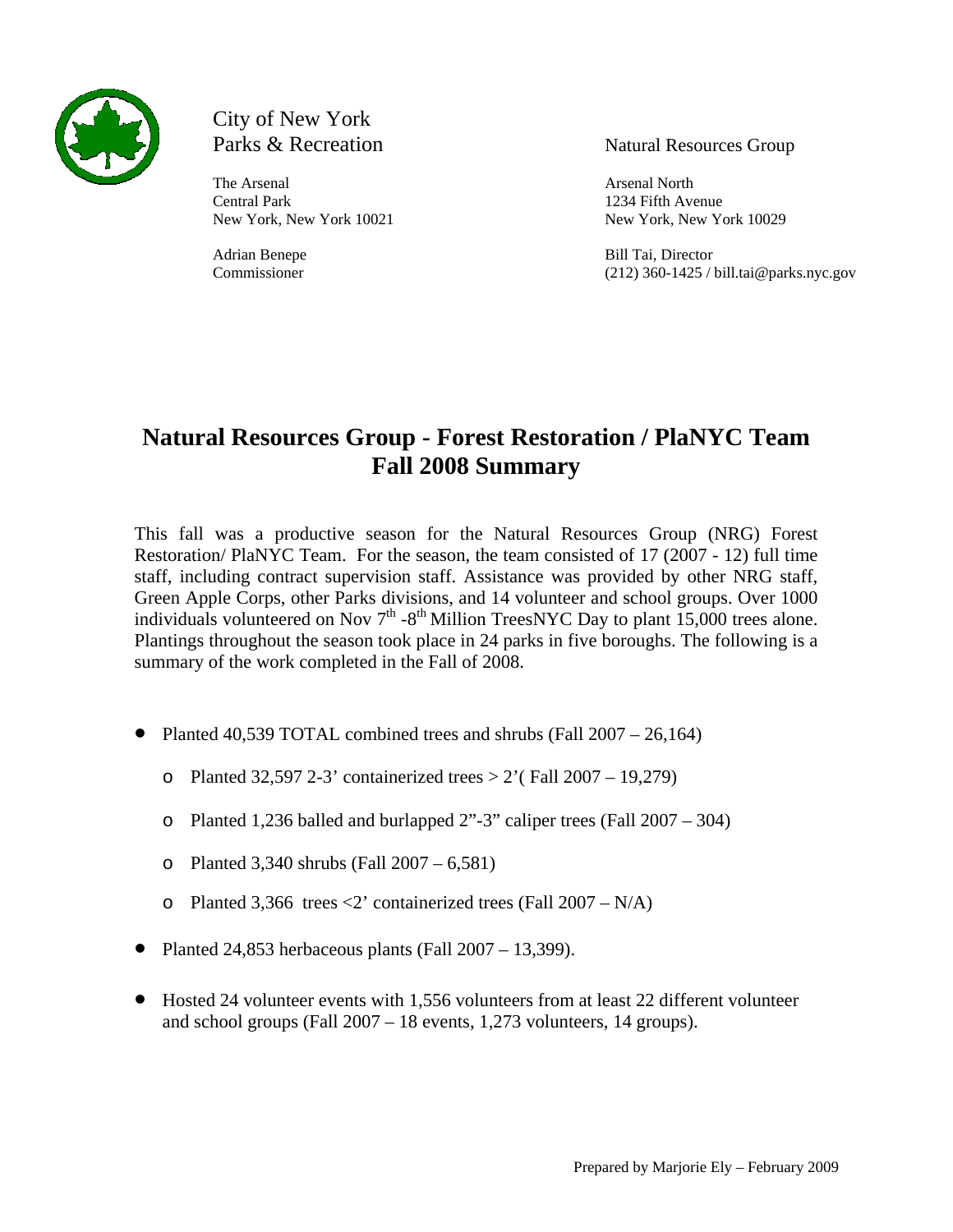

City of New York Parks & Recreation Natural Resources Group

The Arsenal Arsenal Arsenal Arsenal North Central Park 1234 Fifth Avenue

New York, New York 10021 New York, New York 10029

Adrian Benepe Bill Tai, Director Commissioner (212) 360-1425 / bill.tai@parks.nyc.gov

# **Forest Restoration/ PlaNYC Team Planting Report Fall 2008 Natural Resources Group**

# **. Tree Plantings I**

These plantings, containing 76 species, took place throughout 24 different parks in the five boroughs. During the Fall 2008 planting season, the Natural Resources Group (NRG) Forest Restoration/ PlaNYC Team planted a total of 42,936 trees and shrubs. Of this total 32,597 were 2-3' tall container trees, 3,366 trees were less than 2' tall and 3,350 were shrubs.

#### **A.** Containerized Tree Plantings > 2' by Borough & Park **VOLUNTEER AND IN-HOUSE**

| 67 Container Trees $>2$ '    |
|------------------------------|
| 432 Container Trees $>2$ '   |
| 500 Container Trees $>2$ '   |
| 1,000 Container Trees $>2$ ' |
| 1,128 Container Trees $>2$ ' |
| 1,729 Container Trees $>2$ ' |
| 2,150 Container Trees $>2$ ' |
|                              |
| 48 Container Trees $>2$ '    |
| 111 Container Trees $>2$ '   |
| 617 Container Trees $>2$ '   |
| 800 Container Trees $>2$ '   |
|                              |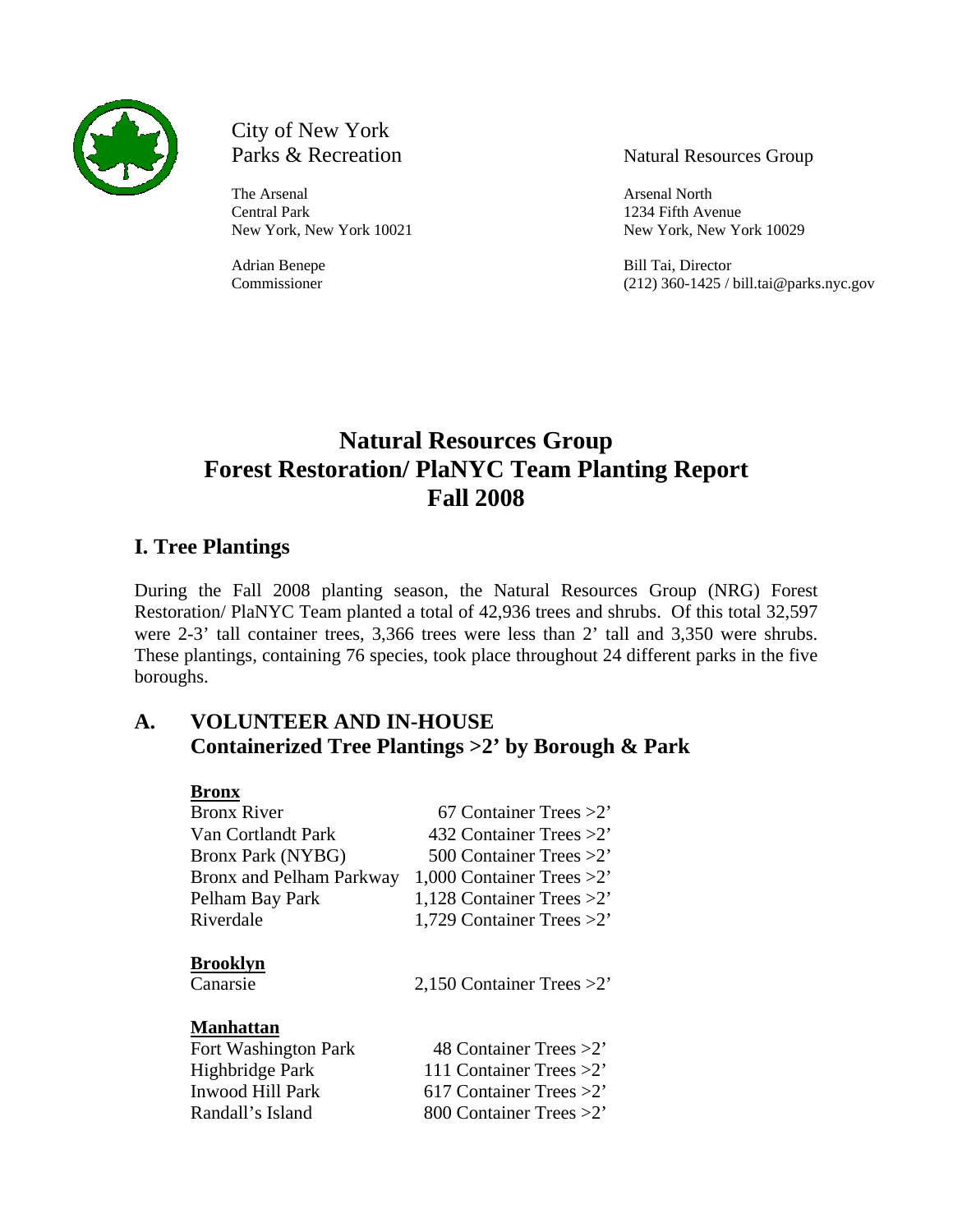| <b>Queens</b>          |                              |
|------------------------|------------------------------|
| <b>Udall's Cove</b>    | 16 Container Trees $>2$ '    |
| <b>Forest Park</b>     | 235 Container Trees $>2$ '   |
| <b>Idlewild Park</b>   | 1,250 Container Trees $>2$ ' |
| <b>Alley Pond Park</b> | 1,249 Container Trees $>2$ ' |
| <b>Bayswater Park</b>  | 1,800 Container Trees >2'    |
| Kissena Park           | 2,400 Container Trees $>2$ ' |

#### **Staten Island**

| Conference House          | 218 Container Trees $>2$ '   |
|---------------------------|------------------------------|
| Prall's Island            | 1,647 Container Trees $>2$ ' |
| <b>Father Macris Park</b> | 2,000 Container Trees $>2$ ' |
| Mt. Loretto (State DEC)   | 2,000 Container Trees $>2$ ' |

**OTAL Container Trees >2' T** Planted by Volunteers and In-House crews =  $21,397$ 

#### **. VOLUNTEER AND IN-HOUSE Containerized Shrubs by Borough & Park B**

| Bronx              |                      |
|--------------------|----------------------|
| <b>Bronx River</b> | 484 Container Shrubs |
| Van Cortlandt Park | 599 Container Shrubs |
| Pelham Bay Park    | 615 Container Shrubs |
| Riverdale          | 865 Container Shrubs |
|                    |                      |
| <b>Brooklyn</b>    |                      |
| Canarsie           | 220 Container Shrubs |
| <b>Manhattan</b>   |                      |
|                    |                      |
| Inwood Hill Park   | 160 Container Shrubs |
| <b>Queens</b>      |                      |
| <b>Forest Park</b> | 104 Container Shrubs |
| Alley Pond Park    | 493 Container Shrubs |

#### **OTAL Container Shrubs T** Planted by Volunteers and In-house crews = 3,540

#### **.**  Container Trees <2' by Borough & Park **C VOLUNTEER AND IN-HOUSE**

# **Bronx**

| Van Cortlandt Park | 327 Container Trees $\langle 2 \rangle$ |
|--------------------|-----------------------------------------|
| Riverdale          | 437 Container Trees $\langle 2 \rangle$ |
| Pelham Bay Park    | 605 Container Trees $\langle 2 \rangle$ |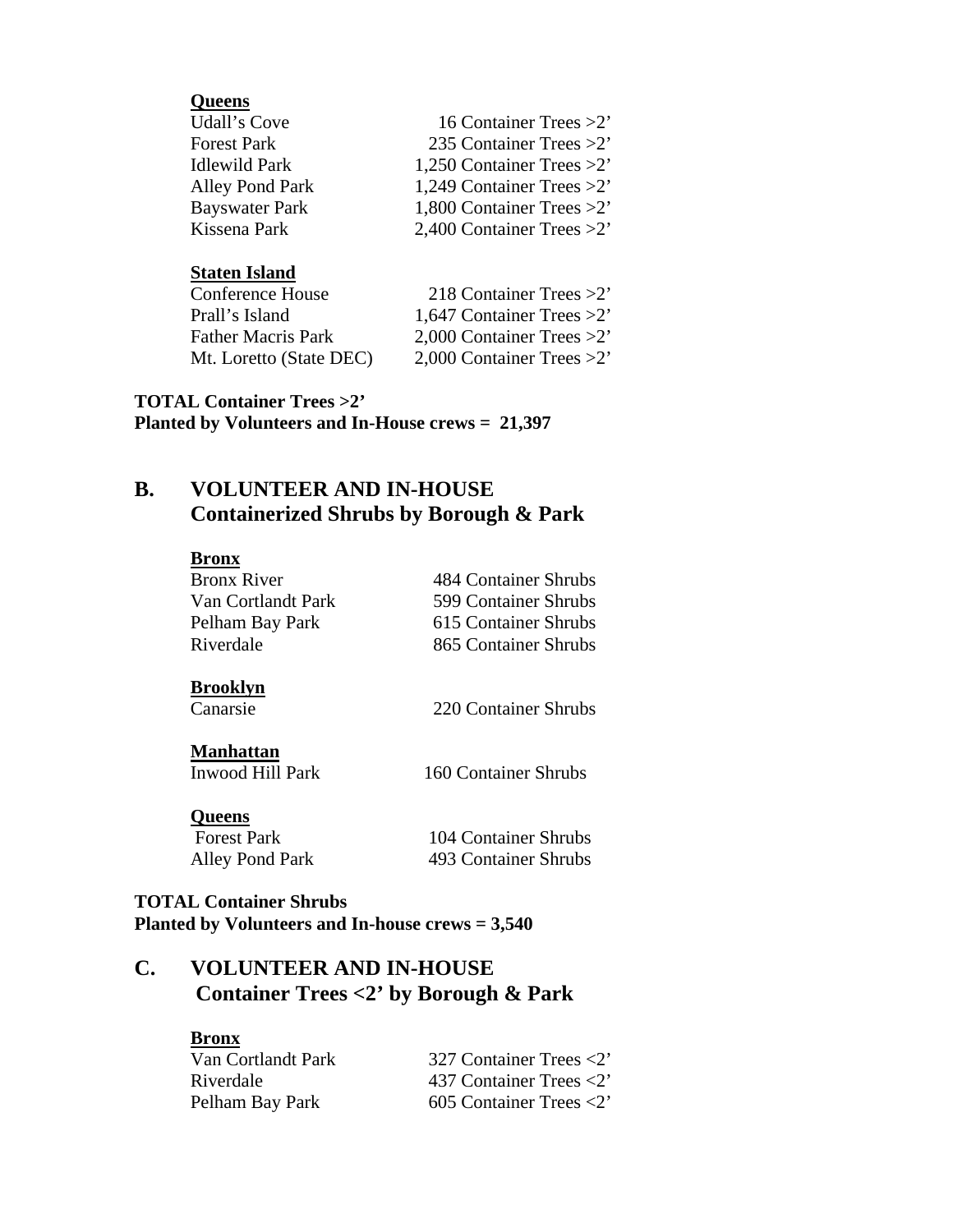| <b>Brooklyn</b><br>Canarsie                                             | 30 Container Trees $<$ 2'                                                        |
|-------------------------------------------------------------------------|----------------------------------------------------------------------------------|
| <b>Manhattan</b><br><b>Inwood Hill Park</b>                             | 191 Container Trees $\langle 2 \rangle$                                          |
| <b>Queens</b><br><b>Forest Park</b><br>Alley Pond Park<br>Staten Island | 4 Container Trees $\langle 2 \rangle$<br>798 Container Trees $\langle 2 \rangle$ |

Prall's Island 974 Container Trees <2'

# **TOTAL Container Trees <2'**  Planted by Volunteers and In-house crews  $= 3,366$

#### **. CONTRACTORS & Burlapped Plantings by Borough & Park Balled D**

#### **Bronx**

Pelham Bay Park 315 Balled & Burlapped Trees

#### **Manhattan**

| Highbridge Park  | 55 Balled & Burlapped Trees |
|------------------|-----------------------------|
| Inwood Hill Park | 79 Balled & Burlapped Trees |

#### **Queens**

| John Golden Park       | 25 Balled & Burlapped Trees  |
|------------------------|------------------------------|
| Udall's Cove           | 49 Balled & Burlapped Trees  |
| <b>Alley Pond Park</b> | 75 Balled & Burlapped Trees  |
| Little Bay Park        | 245 Balled & Burlapped Trees |

#### **<u>Staten Island</u>**

| <b>GNPC</b>               | 5 Balled & Burlapped Trees                       |
|---------------------------|--------------------------------------------------|
| Hero Park                 | 6 Balled & Burlapped Trees                       |
|                           | Haven Esplanade Park 13 Balled & Burlapped Trees |
| <b>Tottenville Pool</b>   | 15 Balled & Burlapped Trees                      |
| Faber Park                | 15 Balled & Burlapped Trees                      |
| <b>Father Macris Park</b> | 30 Balled & Burlapped Trees                      |
| Corporal Thompson         | 45 Balled & Burlapped Trees                      |
| Willowbrook Park          | 130 Balled & Burlapped Trees                     |
| South Shore GC            | 134 Balled & Burlapped Trees                     |
|                           |                                                  |

**OTAL Balled & Burlapped Trees T** Planted by Contractors  $= 1,236$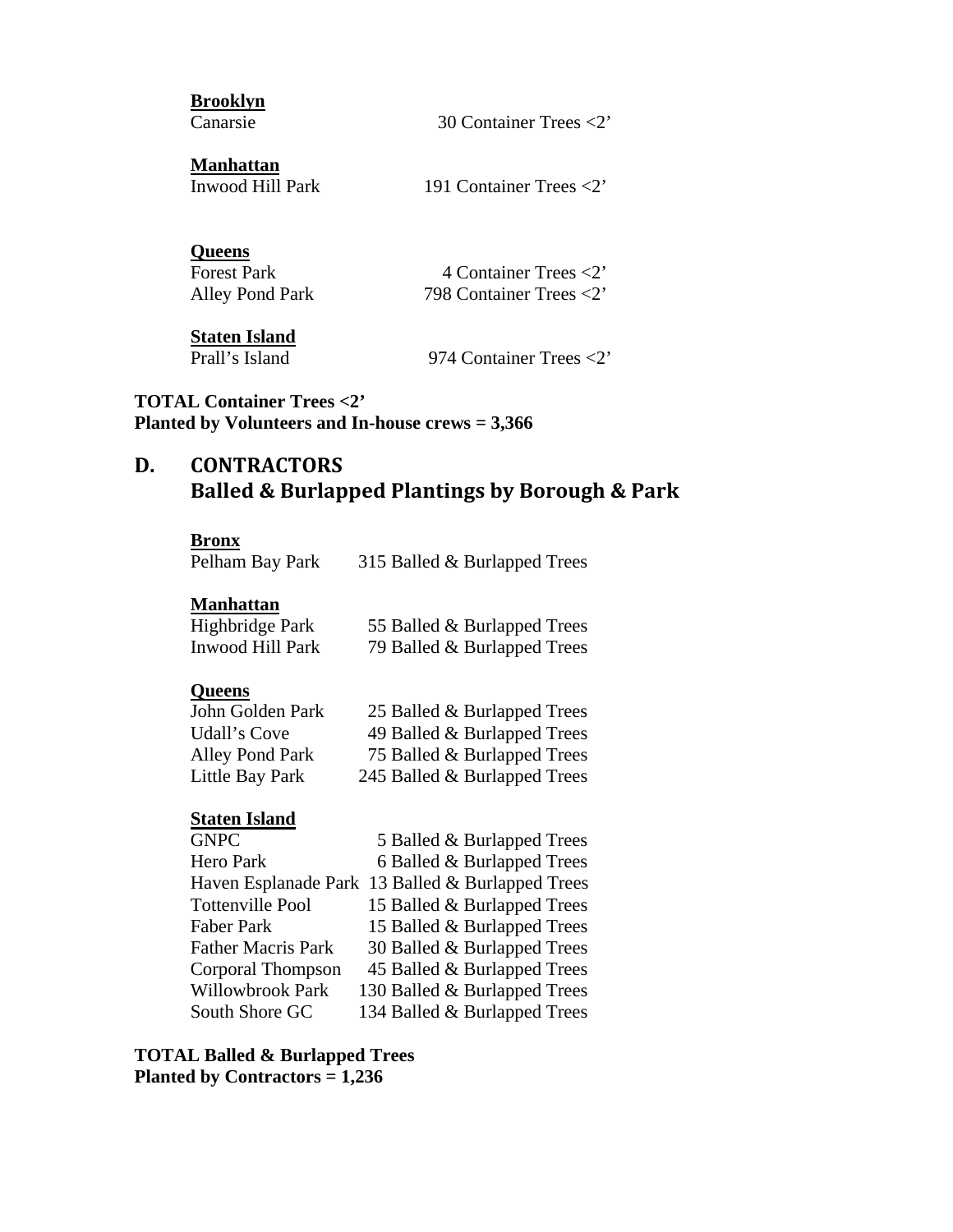# **E. CONTRACTORS Containerized Trees by Borough & Park**

## **Bronx**

1,900 Container Trees Pelham Bay P

# **Manhattan**

500 Container Trees Highbridge Park

# **Queens**

| Udall's Cove     | <b>689 Container Trees</b> |
|------------------|----------------------------|
| John Golden Park | 1,325 Container Trees      |
| Alley Pond Park  | 2,711 Container Trees      |
| Little Bay Park  | 3,275 Container Trees      |

#### **Staten Island**

**TOTAL Container Trees >2' Planted by Contractors = 11,200 Container Trees**  South Shore Golf Club 800 Container Trees